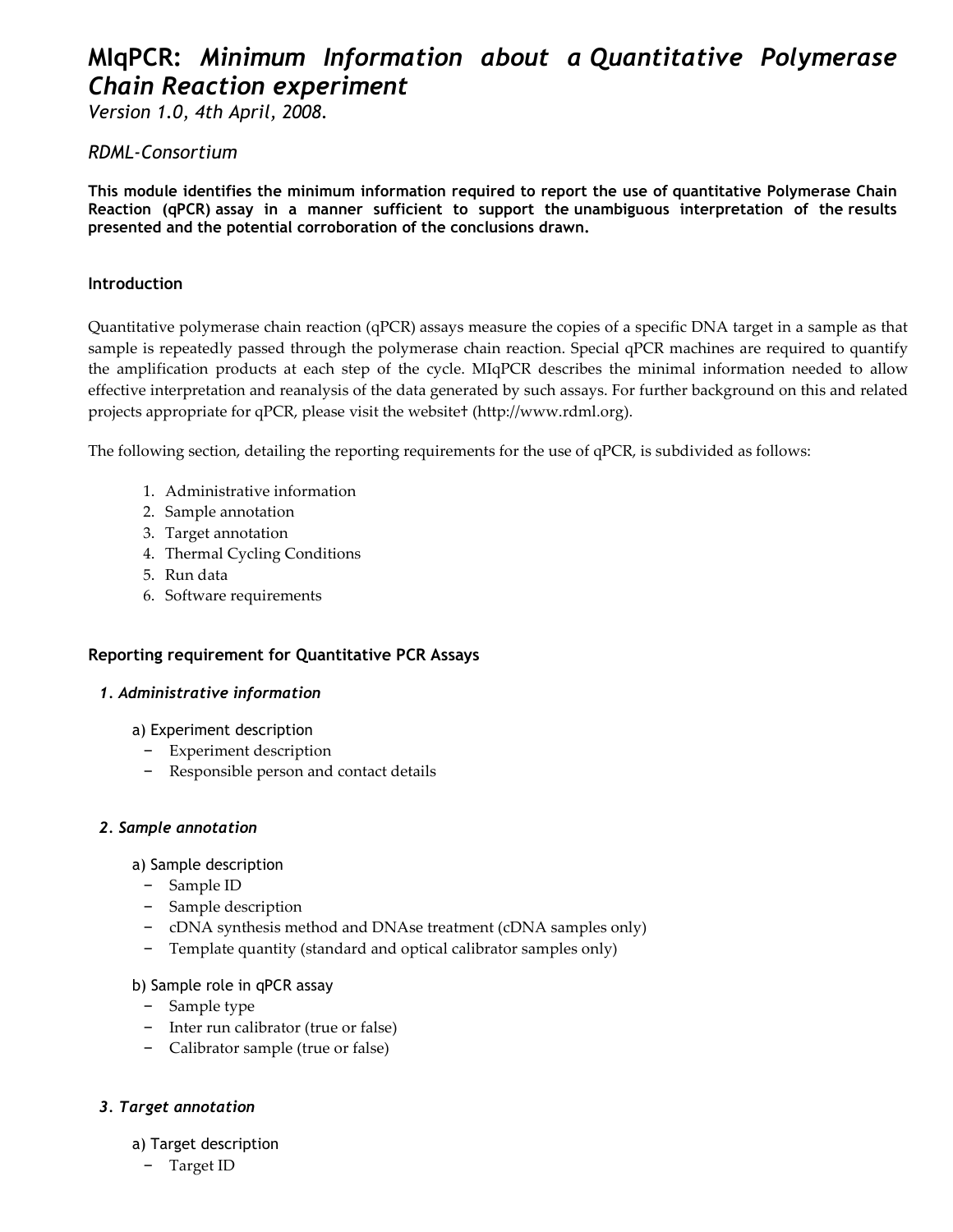– Sequence of primers OR commercial assay description

#### b) Target role in qPCR assay

– Target type

### 4. Thermal Cycling Conditions Information

#### a) PCR program

– Complete description of the cycling conditions

## 5. Run data

#### a) Instrument information

- Plate format
- Instrument description
- Software description and version

## b) Information required for each well

- Well ID
- Sample ID
- Target ID
- Amplification curve fluorescence values for each data point
- Melting curve fluorescence values for each data point
- Quantification Cycle

#### 6. Software requirements

a) RDML-Support

- Software solutions, including databases, must support the import and export of RDML files.
- qPCR machines must allow the export of raw data for the amplification as well as for melting curves.

#### **Summary**

These minimum reporting requirements for quantitative PCR assays specify that a significant degree of detail be captured, for sample and target description, PCR amplification and data capture and analysis, and that in addition the raw and processed data are also made available. However, it is clear that providing the information required by this document will enable the effective interpretation and assessment of qPCR data and protocols and potentially, support experimental corroboration. Much of the information required herein may already be stored in an electronic format, or exportable from the instrument; we anticipate further automation of this process.

These guidelines will evolve. To contribute, or to track the process to remain 'MIqPCR-compliant', browse to the website at http://www.rdml.org/

#### Corresponding author

Jan Hellemans, PhD Center for Medical Genetics Ghent (CMGG) Ghent University Hospital Medical Research Building (MRB), 1st floor, room 110.050 De Pintelaan 185, B-9000 Ghent, Belgium Phone : +32 9 33 25535 Fax : +32 9 33 26549 Jan.Hellemans@UGent.be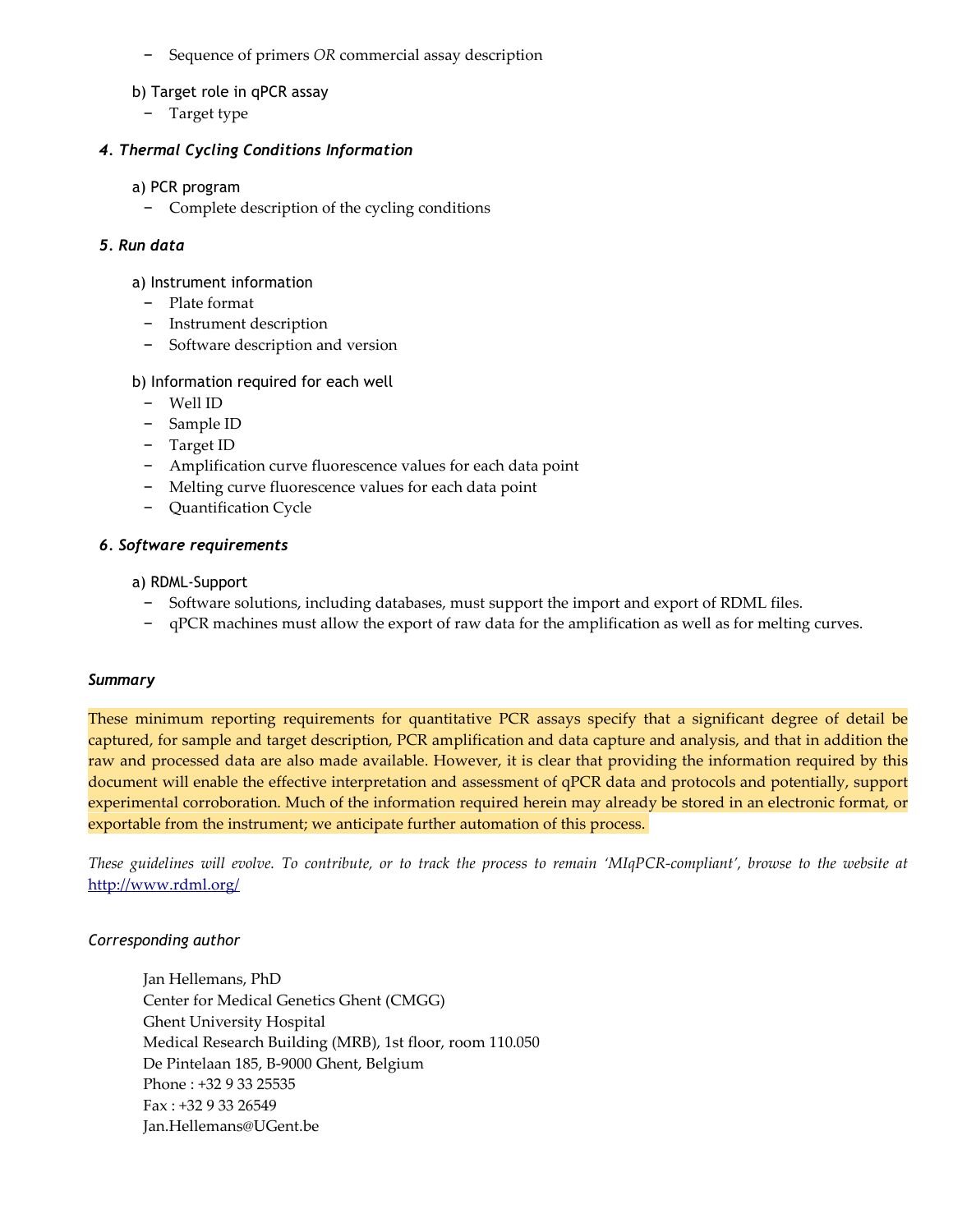- Experiment description: A sentence or short phrase describing the context of the experiment, or a stable pointer to contextualizing information, such as a database record or a publication.
- Responsible person and contact details: Contact details of the experiment supervisor, this includes the name and email address, and name and postal address of the institute

Sample ID: Unique identifier for a given sample, to be used in the run data as reference for the sample.

- Sample description: A sentence or short phrase describing the sample.
- cDNA synthesis method: Enzyme and priming method used for cDNA synthesis. Possible priming methods are: oligo-dt, random, target specific or any combination of the above.
- DNase treatment: Boolean value to indicate whether nucleic acids have been treated or not with DNase. Possible values are true and false.
- Template quantity: Nucleic acid quantity of a standard sample
- Sample type: Describes the type of sample. Possible values are : unknown, no template control, no amplification control, standard or optical calibrator.
- Inter-run calibrator: Boolean value to indicate whether or not a sample can be used to detect and correct inter-run differences. Possible values are true and false.
- Calibrator sample : Indicates if a sample is used as a reference to rescale all relative measurements to (e.g. untreated control). Possible values are true and false.
- Target ID: Unique identifier for a given target, to be used in the run data as a reference to the detailed target information.
- Sequence of primers: Nucleotide sequence of the PCR primers. The amplicon sequence and optional 3'- and 5'-tags can also be mentioned.
- Commercial assay description: Short description of the commercial assay used for PCR amplification, includes at least company name and order number.
- Target type: Describes the use of a target. Possible values are: reference and target of interest.
- PCR program: Describes the thermal profile used for the PCR amplification and detection of accumulating amplicons. The program consist of one or multiple steps, each with it own characteristic information (e.g. duration, temperature, type of measurement, a loop with number of repeats, etc.)
- PCR format: Description of the run format used in the experiment (for example 96-well plate A1-H12, or 32 well rotor 1-32).

Instrument description: Name of instrument and vendor

 Software description and version: Contains the name and version of the software used for the analysis. The methods used for determining the background and calculating the quantification cycle can be included as well.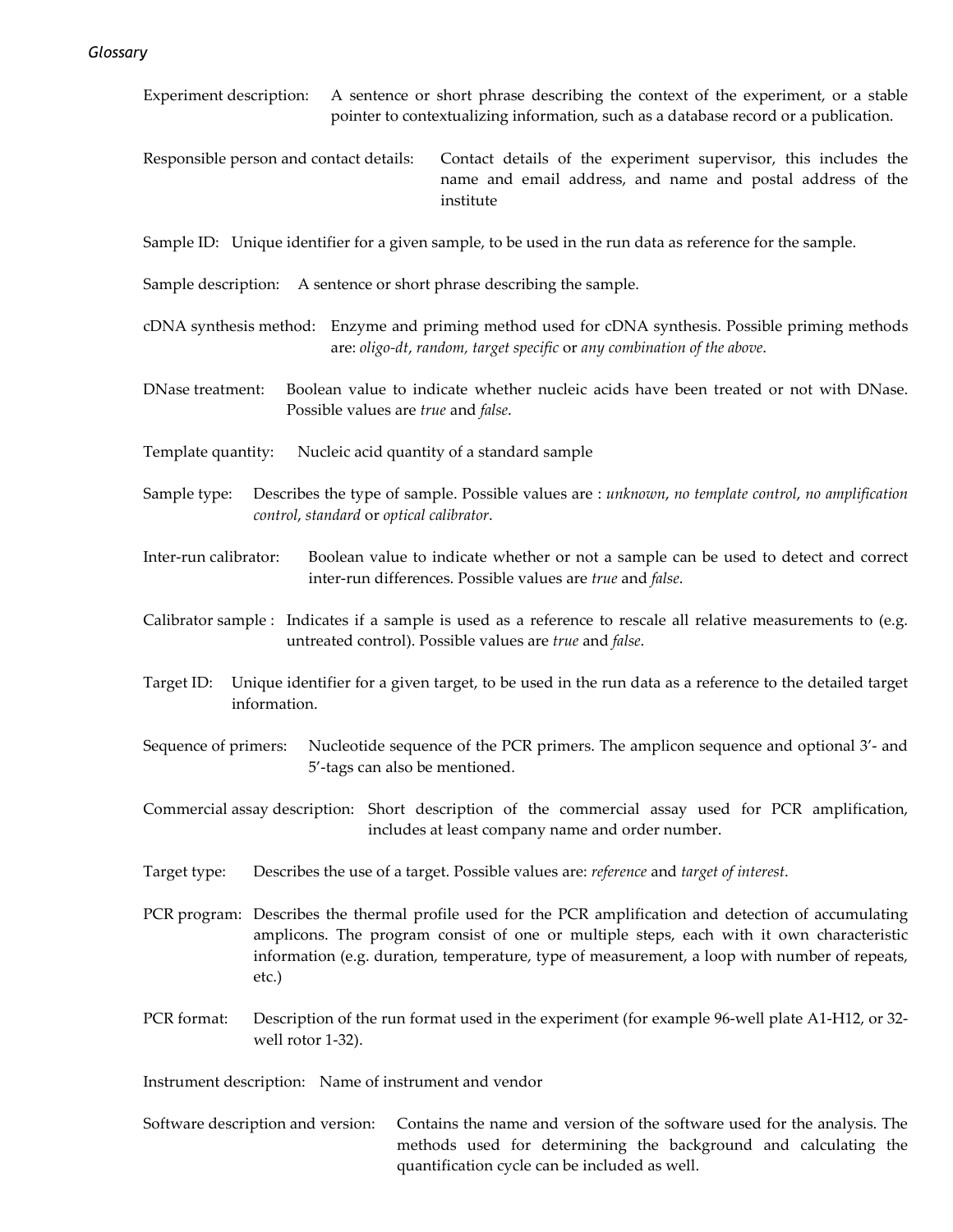Well ID: Identifier for a given well. Format is free, but should preferably reflect the run format.

| Amplification curve fluorescence values: | Contains the amplification fluorescence data for a given amplicon.<br>The data is organized per sample and per amplicon with a<br>corresponding cycle number for each data point.                                                                                        |
|------------------------------------------|--------------------------------------------------------------------------------------------------------------------------------------------------------------------------------------------------------------------------------------------------------------------------|
| Melting curve fluorescence values:       | Contains the fluorescence data of the melting curve for a given amplicon.<br>The data is organized per sample and per amplicon with a corresponding<br>temperature for each data point.                                                                                  |
| Quantification Cycle (Cq):               | Universal name for the fractional PCR cycle at which the target is quantified<br>in a given sample. Depending on the real-time instrument, either crossing<br>point (Cp), cycle threshold (Ct) or a take-off point (Top) are used to refer to<br>the same value $(Cq)$ . |